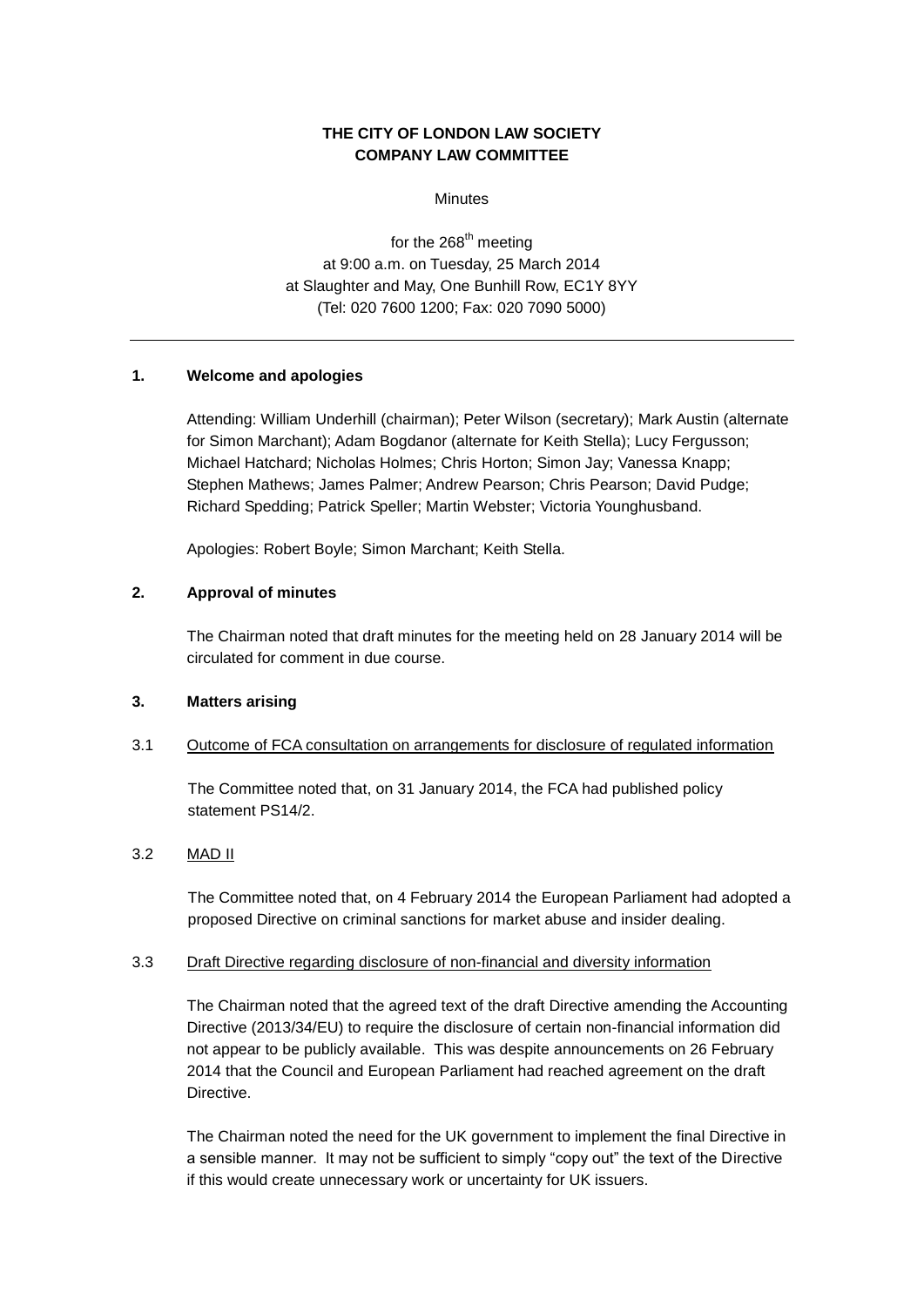## 3.4 European Commission draft Regulation regarding supplementary prospectuses

The Committee noted that, on 7 March 2014, the European Commission had published a draft delegated Regulation on situations requiring the publication of a supplementary prospectus.

The Chairman noted that the draft Regulation does not include an equivalent to Article 2(i) of the version contained in ESMA's consultation paper dated 15 March 2013, which had caused the most concern. Proposed Article 2(i) had required the publication of a supplementary prospectus following any judgment or other concluding event, even if subject to appeal, in governmental, legal or arbitration proceedings disclosed in the prospectus.

## 3.5 European Parliament adopts Omnibus II Directive

The Committee noted that, on 12 March 2014, the European Parliament had adopted a proposed Directive amending (inter alia) the Prospectus Directive in respect of ESMA's powers. The proposed Directive will empower ESMA to draft, and the Commission to adopt, certain regulatory technical standards relating to prospectuses and the dissemination of related advertisements.

The Committee noted that this will increase ESMA's regulatory powers, and the Chairman noted the need to engage with ESMA regarding the exercise of its powers.

### 3.6 ICSA Registrars Group Guidance on electronic payment of dividends

The Committee noted that the ICSA Registrars Group had recently published its final guidance note on practical issues around articles of association relating to dividend distributions (including model wording to facilitate listed companies' payment of dividends by electronic means).

The Committee discussed the question of whether the FCA considers that a circular proposing to amend a listed company's articles to add wording facilitating the company's payment of dividends by electronic means contains "unusual features" for the purposes of LR 13.2.2R(3). It was noted that it will depend partly on the exact wording proposed, and the extent of the changes from the existing articles. The ICSA Registrars Group had asked the FCA to provide such confirmation in respect of the pro forma wording included in ICSA's guidance. The FCA had previously given such confirmation in respect of a pro forma circular to amend articles to cater for CA 2006 changes which came into effect on 3 August 2009 and 1 October 2009. However, the FCA responded that it could no longer give confirmations of that sort and that any guidance would have to be given via a formal FCA Technical Note following consultation.

The Committee agreed that, in its view, a circular proposing to amend a listed company's articles to adopt the model wording set out in the guidance note issued by the ICSA Registrars Group would not be a circular containing "unusual features" for the purposes of LR 13.2.2R(3).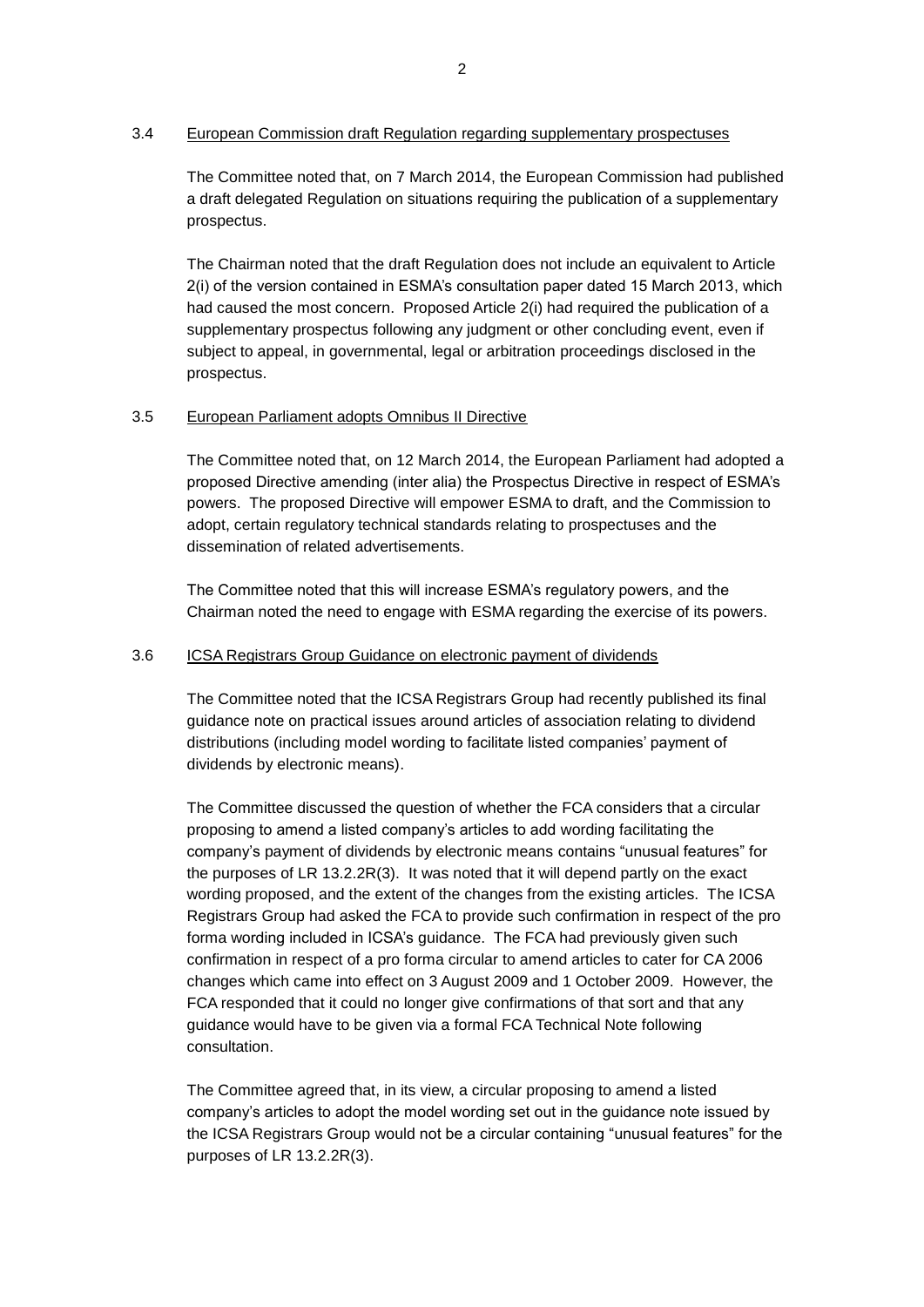## 3.7 Transparency and Trust – Beneficial Ownership

The Chairman outlined the matters discussed at a Roundtable convened by BIS on 4 March 2014 to discuss certain aspects of the proposals in BIS' discussion paper on "Transparency & Trust: enhancing the transparency of UK company ownership and increasing trust in UK business" which had been published in July 2013.

## 3.8 Transparency and Trust – Nominee directors

The Committee discussed the proposals relating to nominee directors set out in the "Transparency and Trust" discussion paper.

# 3.9 Response to ESMA's discussion paper on its policy orientations on possible implementing provisions under the Market Abuse Regulation

Victoria Younghusband updated the Committee regarding her meeting with the FCA on 25 February 2014 to discuss the Committee's response to the above ESMA discussion paper. The FCA representatives had some sympathy regarding the Committee's concerns in relation to market soundings and delayed disclosure of inside information. They encouraged the Committee to speak with others outside the UK who may have similar concerns that they wish to raise at a European level.

Victoria has since spoken with Stephanie Hubert, Compliance Director of AMAFI, which has in turn spoken with the AMF. AMAFI agreed with several of the points raised in the Committee's response to the discussion paper regarding market soundings and delayed disclosure. Victoria will also liaise with Bill Ferrari of AFME.

The Chairman suggested that the Committee also liaise with the GC100.

It was suggested that the Committee should consider raising these issues with the European Commission.

## **4. Discussions**

## 4.1 FCA consultation paper on the sponsor regime and other matters

The Committee noted that, on 30 January 2014, the FCA had published consultation paper CP14/2 proposing amendments to the Listing Rules, a draft new Technical Note, and a draft new Procedural Note, all relating to sponsor competence and the sponsor regime. CP14/2 also proposes amending the Prospectus Rules to oblige applicants to submit a compliant and factually accurate prospectus. The deadline for responses is 30 April 2014.

The Chairman noted that the proposed changes to the Listing Rules in relation to the sponsor regime did not appear to be especially troubling. However, as a related matter he noted that on occasion there had been friction between issuers and sponsors regarding the apparent conflict between the sponsors' obligation to maintain records and the issuers' requirement that legal advice privilege be maintained.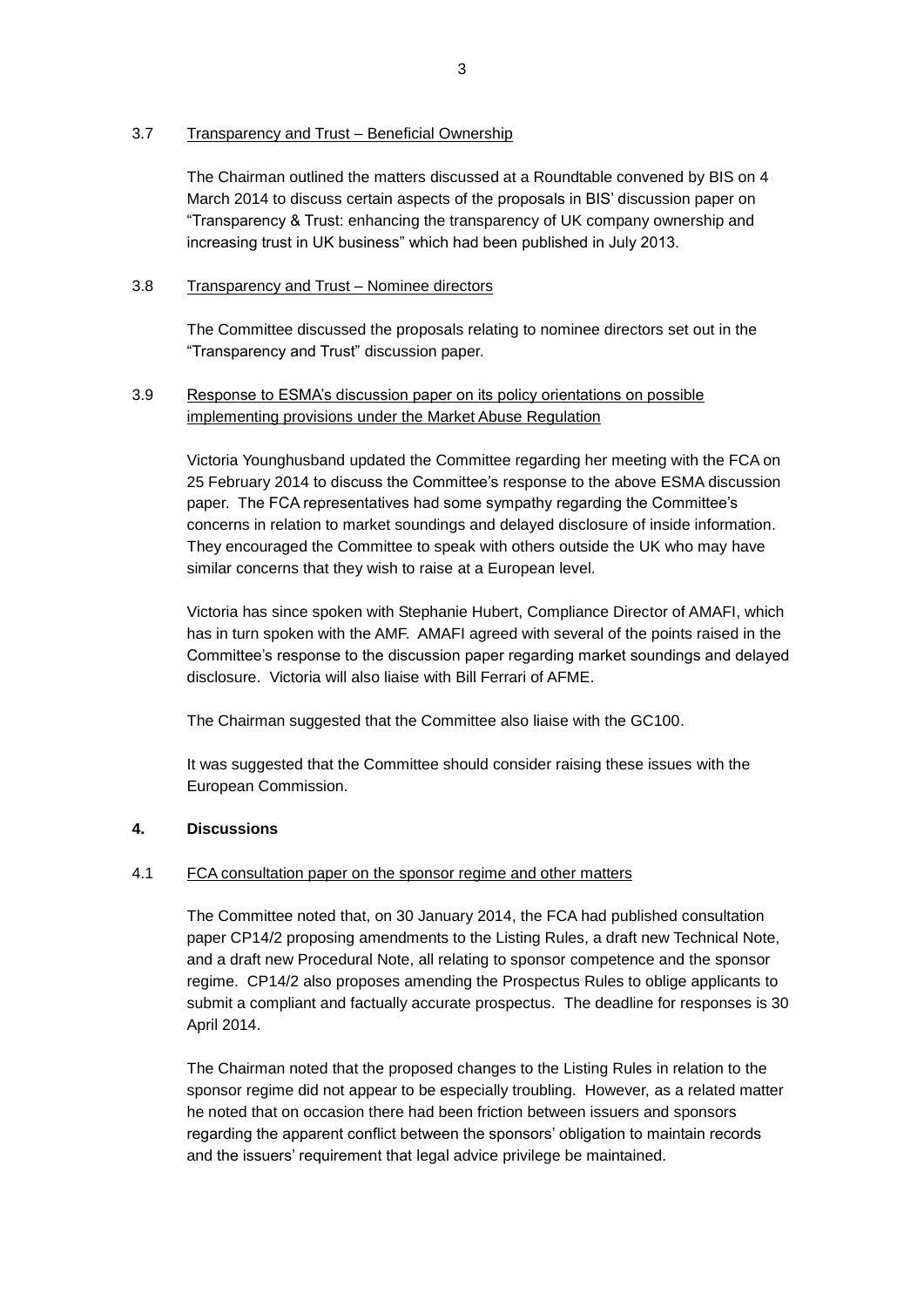It was agreed that a working party would be formed to work with representatives of investment banks to develop an agreed approach that would reflect the legitimate concerns on both sides.

The Committee then considered the proposed Prospectus Rule changes in CP14/2. The Chairman reported that he had briefly discussed these changes with Marc Teasdale of the UKLA, who had agreed that proposed new PR 3.1.2AR and PR 3.1.2BR should only apply to the final version of a prospectus submitted for FCA approval (and not to any preceding drafts).

The Chairman noted the FCA's brief justification for the new rules. CP14/2 stated that a recent ESMA report ("Comparison of liability regimes in Member States in relation to the Prospectus Directive", 30 May 2013) had found that "it is standard practice in Member States to provide for regulatory sanction in relation to defective prospectuses". However, the FCA considered that the UK regime does not clearly enable such sanctions to be imposed.

Differing views were expressed. Some thought that in the absence of active litigation by investors the market was reliant on regulatory enforcement of prospectus standards and that would justify the change. On the other hand it was noted that the liability regime in s90 FSMA included defences that were not included in the proposed new PR 3.1.2AR and PR 3.1.2BR. It was also noted that the proposed new Prospectus Rules would bring into play the FCA's investigation and enforcement powers in the event of a suspected breach, might create pressure upon issuers to settle with the FCA. However, issuers will also be concerned about the effect of such a settlement upon their (and their directors') potential liability in civil litigation.

It was agreed that the FCA should be encouraged to provide a better justification than is contained in CP14/2, and to permit a more extensive debate, before the proposed new Prospectus Rules become law.

## **5. Recent developments**

#### 5.1 Reporting and Disclosure

The Committee noted that, on 5 February 2014, the Guidelines Monitoring Group had published updated good practice guidelines on reporting under the Guidelines for Disclosure and Transparency in Private Equity (Walker Guidelines).

The Committee noted that, on 13 February 2014, ESMA had published a consultation paper and proposed new guidelines on the presentation of alternative performance measures (APMs). The draft guidelines will apply to all regulated information, and may also apply to prospectuses. The deadline for responses is 14 May 2014.

It was suggested that the scope and content of ESMA's proposed new guidelines appeared to be broadly consistent with CESR's recommendations on APMs published in 2005, which ESMA's new guidelines will replace.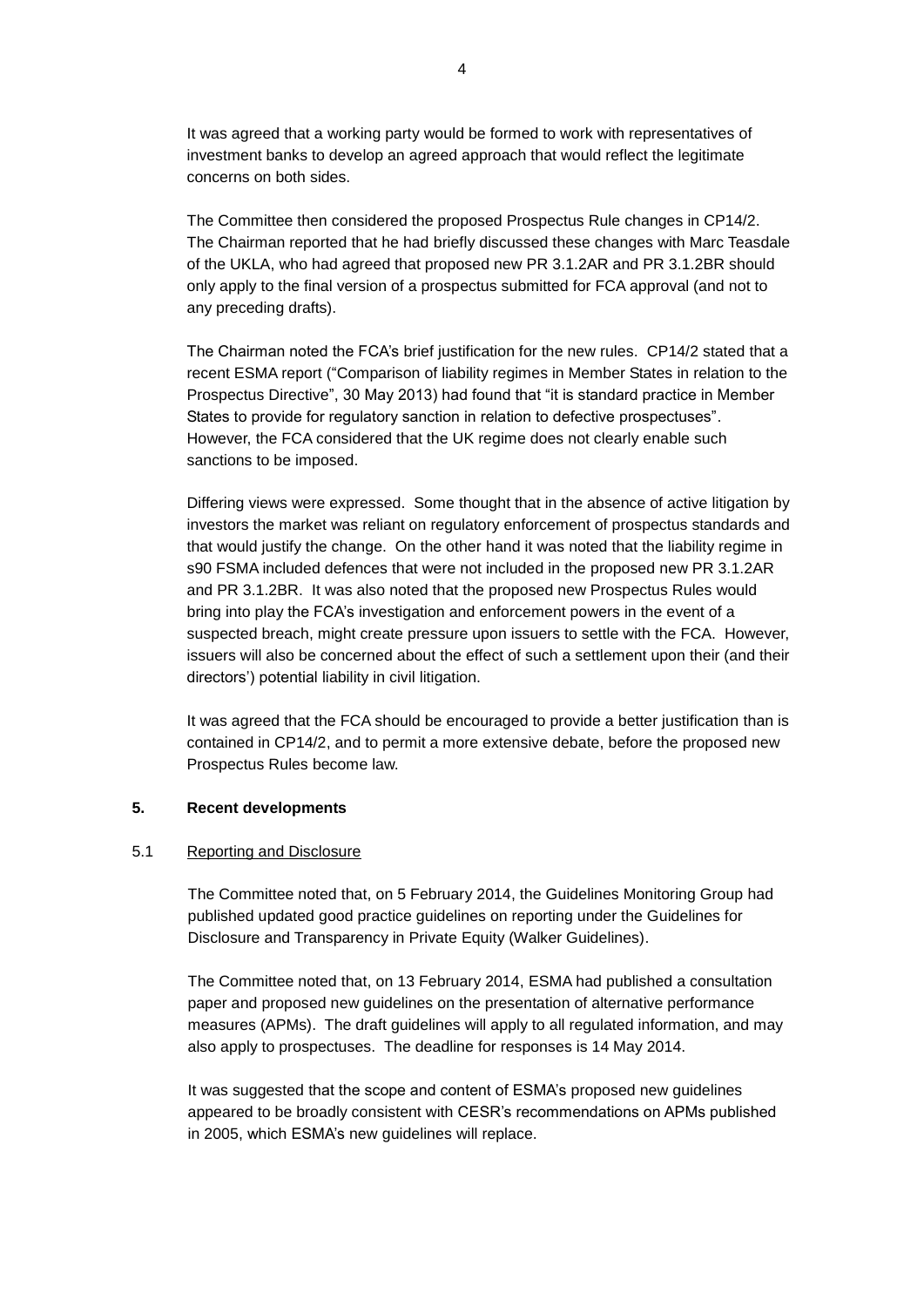The Chairman suggested that Committee members review the consultation paper and, if there is interest, then a working group could be convened to prepare a response.

## 5.2 Corporate Governance

The Committee noted that, on 12 February 2014, the ABI had announced its implementation of recommendations (in its July 2013 report on Shareholder Engagement) to establish an Investor Exchange and to invite major shareholders who are not ABI members to join ABI collective engagement meetings, and that the ABI had also published a related guide.

The Chairman noted that it will be interesting to see whether non-ABI members who are activist investors start using ABI collective engagement meetings as a forum in which to advocate corporate actions which they favour.

The Committee noted that, on 4 March 2014, the QCA had published a review of corporate governance disclosures made by 100 small and mid-size quoted companies.

The Committee noted that, on 7 March 2014, the Best Practice Principles Group (BPPG) had published a set of best practice principles for providers of shareholder voting research & analysis. It was noted that the BPPG's members, and charter signatories to the principles, comprise PIRC, Glass, Lewis & Co., ISS, IVOX, manifest, and Proxinvest. The ABI and NAPF are not members, but both had submitted consultation responses on the draft principles.

The Chairman noted that the BPPG's best practice principles are relatively weak. For example, signatories must disclose "a material conflict of interest that cannot be effectively managed" (guidance on Principle Two), but need not disclose any conflict which is effectively managed. Signatories must also disclose whether they engage in dialogue with issuers (guidance on Principle Three), but there is no obligation to engage in such dialogue.

The Committee did not think it would be helpful to engage with the BPPG regarding the content of its best practice principles. The Chairman thought it best to await further legal developments in Europe in this area.

## 5.3 AIM and FTSE Rules

The Committee noted that, on 27 January 2014, the LSE had published AIM notice 38, an AIM Rules for Companies Consultation Document and an AIM Rules for Nominated Advisers Consultation Document.

The Committee noted that, on 18 March 2014, FTSE had announced that "grandfathered" non-UK companies admitted to the FTSE UK Indices prior to the 2010 free float changes, and which still have a free float under 50% on 1 March 2016, will be removed from the FTSE UK Indices.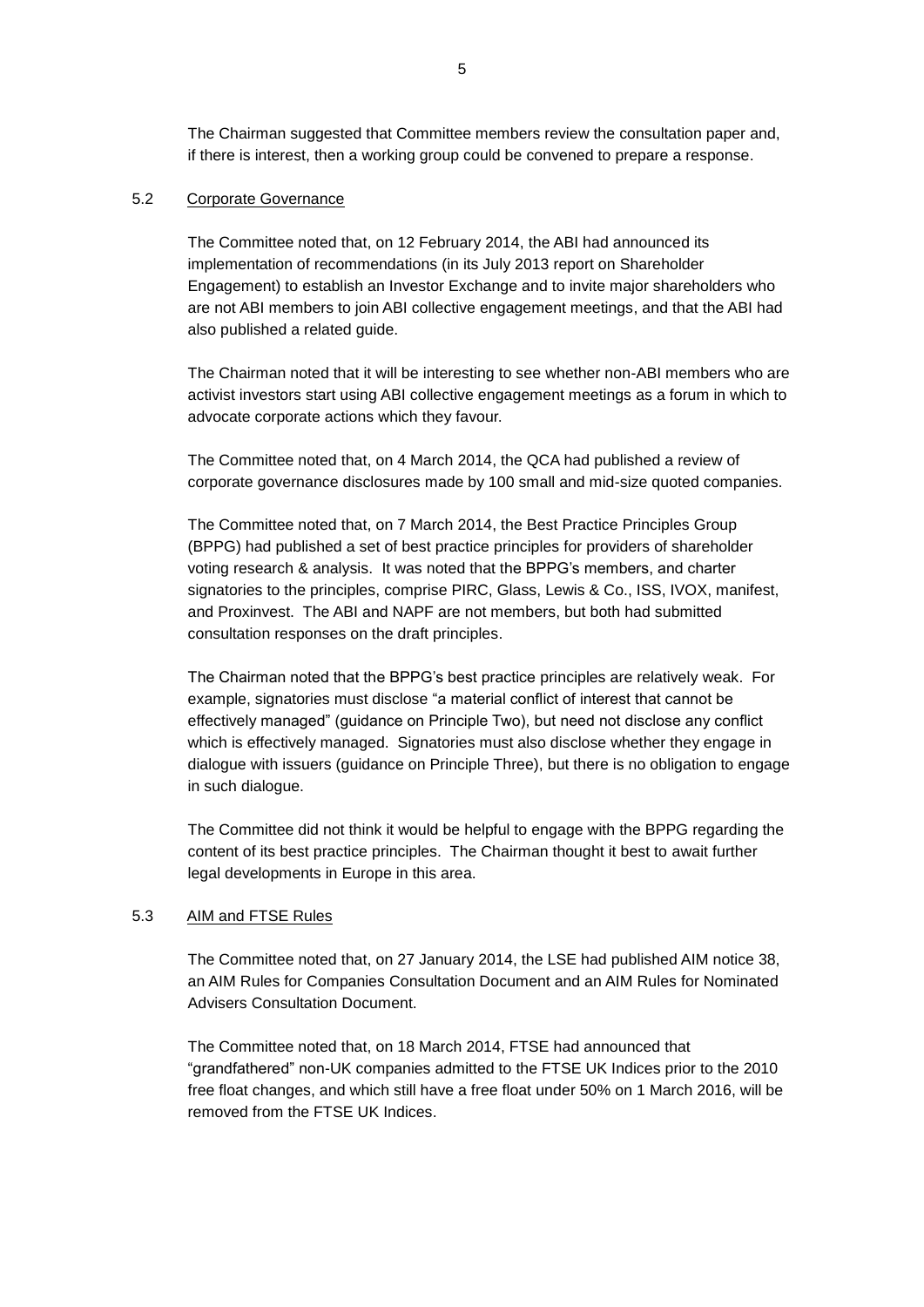#### 5.4 Public M&A

The Committee noted that, on 4 March 2014, the Takeover Panel Code Committee had published Panel Statement 2014/2 and related Instrument 2014/1.

The Committee noted that, on 5 March 2014, the Takeover Panel had published Panel Statement 2014/3 regarding concert party and Rule 9 (mandatory offer) issues relating to the assignment of a loan and subsequent enforcement of a related charge over shares.

## 5.5 Equity Capital Markets

The Committee noted that, on 7 February 2014, AFME had published guidelines for increased transparency in disclosures relating to lock-up periods agreed in the context of block trades. The guidelines appear to be AFME's response to a letter which the ABI sent to all leading investment banks on 4 June 2013 expressing concern regarding waivers of agreed lock-up periods.

The Chairman noted that the AFME guidelines did not impose any limitations upon the duration of lock-up periods.

# 5.6 Europe

The Committee noted that, on 18 March 2014, the CLLS Regulatory Law Committee had published a memorandum on the definition of a "derivative" in the European Market Infrastructure Regulation (EMIR) and its application to certain corporate transactions and arrangements.

The Committee noted that, on 21 March 2014, ESMA had published a consultation paper on a draft delegated Regulation on major shareholdings, and an indicative list of financial instruments subject to notification requirements under the revised Transparency Directive. The deadline for responses is 30 May 2014.

It was noted that the indicative list of financial instruments subject to notification requirements was difficult to follow in places. In particular, what did ESMA mean by including "shareholders' agreements having any of the above mentioned financial instruments as an underlying"? It was noted that if such shareholder agreements are to be disclosable financial instruments, then this would tend to undermine the approach previously agreed with the FSA (as it then was) to the disclosure of conditional obligations under (for example) underwriting agreements pursuant to DTR 5.3.1R(1)(b) and DTR 5.1.1R(4).

The Chairman considered that the Committee should form a working party to respond to this consultation.